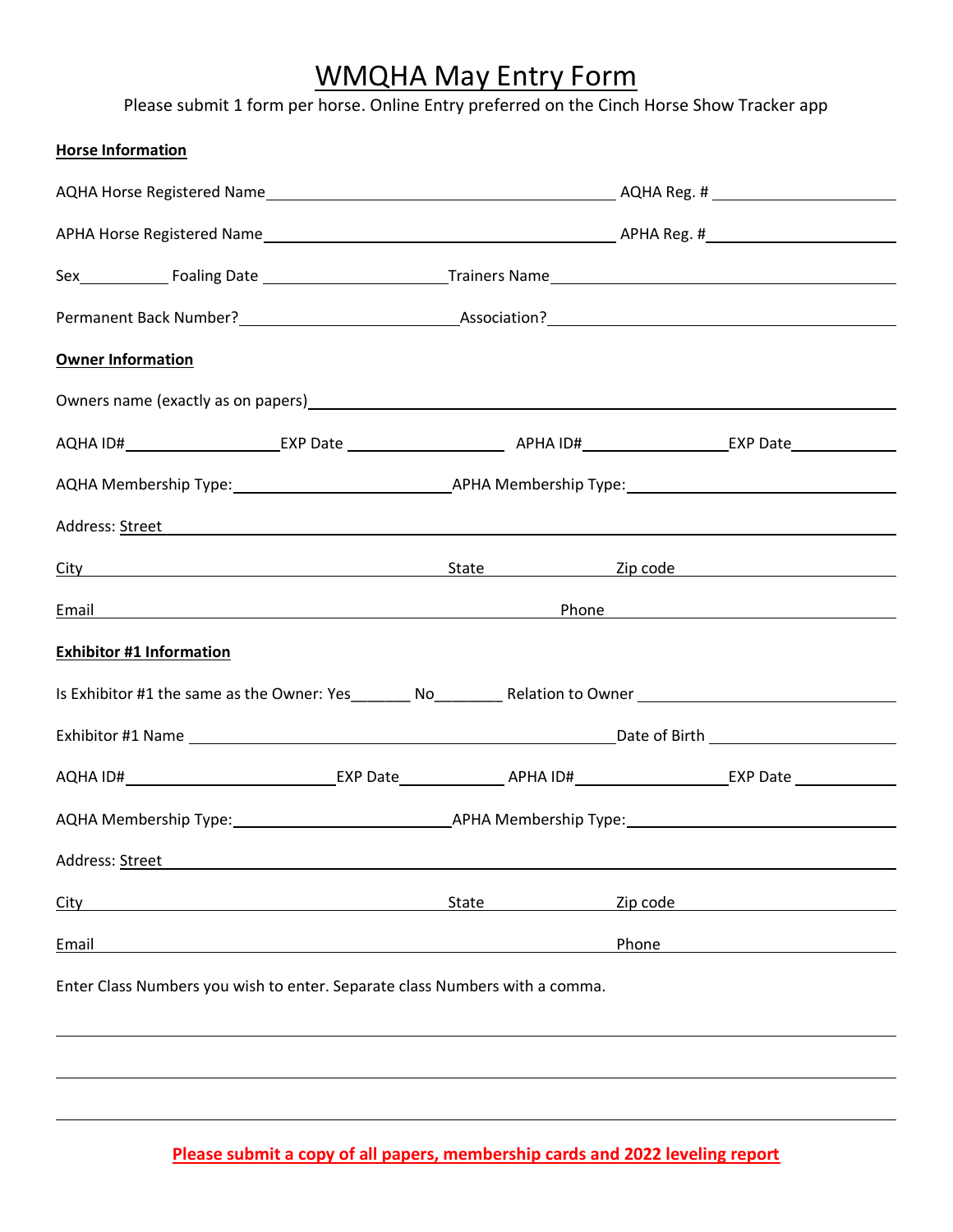#### **Exhibitor #2 Information**

| Address: Street Address: Andrea Address: Andrea Address: Andrea Address: Andrea Address: Address: A |  |            |                                                                                                                                                                                                                                      |  |  |
|-----------------------------------------------------------------------------------------------------|--|------------|--------------------------------------------------------------------------------------------------------------------------------------------------------------------------------------------------------------------------------------|--|--|
| City                                                                                                |  | State 1994 | Zip code <u>and the set of the set of the set of the set of the set of the set of the set of the set of the set of the set of the set of the set of the set of the set of the set of the set of the set of the set of the set of</u> |  |  |
| Email<br><u> 1989 - Johann Stein, fransk politik (d. 1989)</u>                                      |  |            | Phone                                                                                                                                                                                                                                |  |  |
| Enter Class Numbers you wish to enter. Separate class Numbers with a comma.                         |  |            |                                                                                                                                                                                                                                      |  |  |
|                                                                                                     |  |            |                                                                                                                                                                                                                                      |  |  |
|                                                                                                     |  |            |                                                                                                                                                                                                                                      |  |  |

#### **DISCLAIMER OF LIABILITY AND AGREEMENT**

I accept any and all liability for any accident, loss, damage, injury or illness to any riders, horses, owners, spectators, property, vehicles and their contents and accessories or any other person or property whatsoever, whether caused by their negligence, breach of contract or in any other way whatsoever. Horses are entered at my own risk and are subject to AQHA and APHA rules. In case of death, accident, injury or theft, to the exhibitor, their friends & family, horses, property, etc., no claims will be honored against Western Montana Quarter Horse Association, Show Management or Staff and all those associated with this show.

By signing below, I agree to these conditions.

Participant Signature: (Must be 18 to sign)

|            | Date: _______________________                                                                                                                                                                                                         |
|------------|---------------------------------------------------------------------------------------------------------------------------------------------------------------------------------------------------------------------------------------|
|            |                                                                                                                                                                                                                                       |
|            | Parent or Legal Guardian: (Parent or Legal Guardian must sign for minor exhibitors. Must be 18 to sign):                                                                                                                              |
| $X \sim 1$ | Da <u>te: Land Carlos Carlos Carlos Carlos Carlos Carlos Carlos Carlos Carlos Carlos Carlos Carlos Carlos Carlos Carlos Carlos Carlos Carlos Carlos Carlos Carlos Carlos Carlos Carlos Carlos Carlos Carlos Carlos Carlos Carlos </u> |
|            |                                                                                                                                                                                                                                       |
|            |                                                                                                                                                                                                                                       |

**Please submit a copy of all papers, membership cards and 2022 leveling report**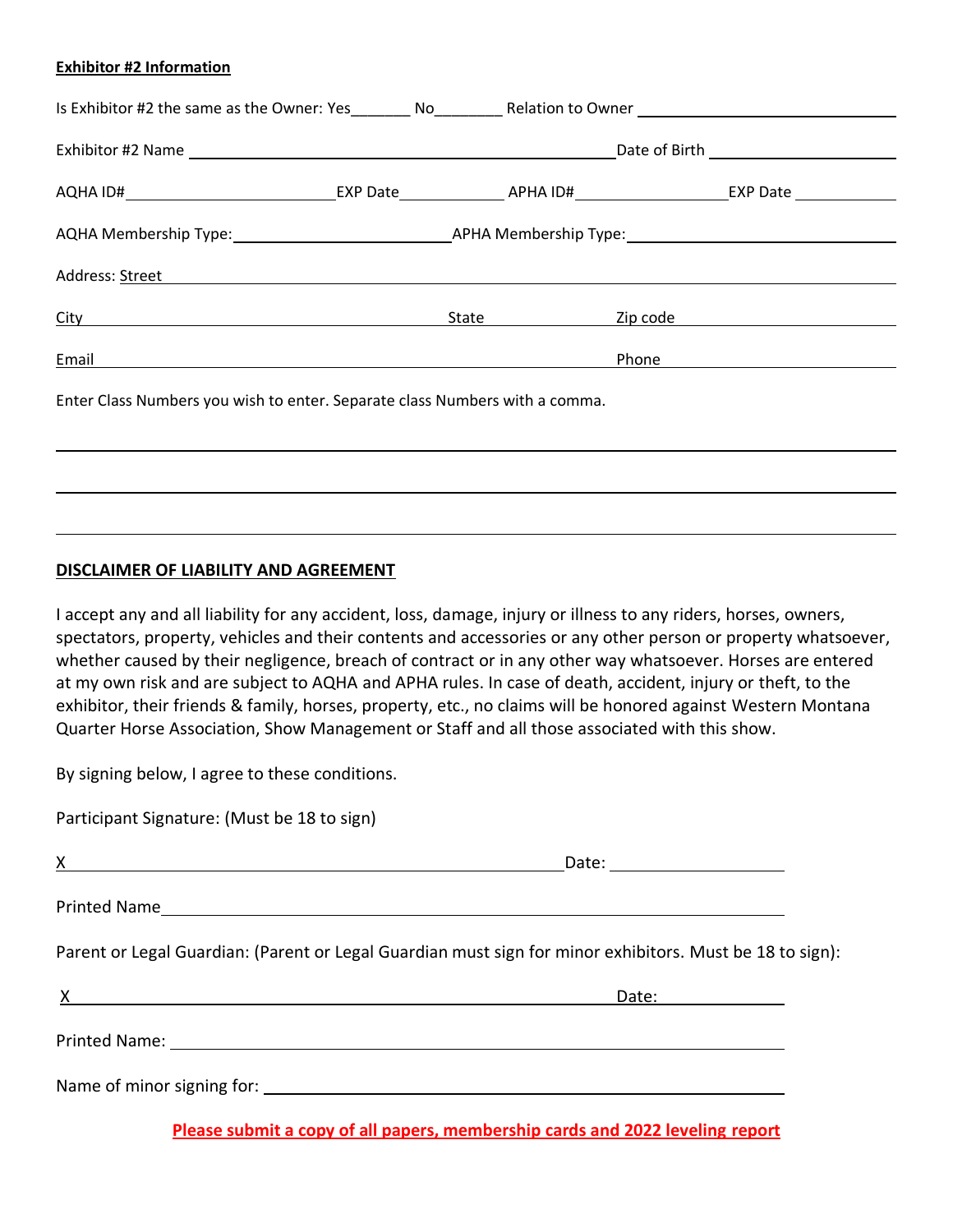### **Show Pricing Sheet**

#### Please make checks to WMQHA

| <b>Fee Type</b>         | <b>Price</b>            | <b>Number</b> | Per Judge/Horse | <b>Sub Total</b> |
|-------------------------|-------------------------|---------------|-----------------|------------------|
| Office Fee              | \$15 Per Horse          | 1             | $X_1 =$         | \$15             |
| <b>AQHA Admin Fee</b>   | \$8 Per Judge/Per Horse |               | $X 3 =$         |                  |
| APHA Admin Fee          | \$5 Per Judge/Per Horse |               | $X 3 =$         |                  |
| <b>Trail Fee</b>        | \$10 per Horse          |               | $X_1 =$         |                  |
| Haul in/Grounds Fee     | \$15 Per Horse/Per Day  |               | N/A             |                  |
| AQHA/VRH Open/Am Class  | \$18/Judge              |               | $X 3 =$         |                  |
| AQHA/VRH Youth          | \$16/judge              |               | $X 3 =$         |                  |
| APHA, Rookie, All Breed | \$14/Judge              |               | $X 3 =$         |                  |
| 10 & Under Classes      | <b>FREE</b>             |               | <b>FREE</b>     | <b>FREE</b>      |
| All Inclusive           | \$550 (By 5/18/22)      |               | $X_1 =$         |                  |
| Late All Inclusive      | \$625 (After 5/18/22)   |               | $X 1 =$         |                  |
| Late Fee                | \$45 (After 5/18/2022)  |               | $X =$           |                  |
| Cattle Fee              | \$60 Per Go             |               |                 |                  |

Total

### WMQHA Stalls

Stalling Information. Please Circle type of stall and rate.

| <b>Stall Type</b>    | <b>Circuit Rate</b> | <b>Night Rate</b> | Number of Stalls | Total |
|----------------------|---------------------|-------------------|------------------|-------|
| <b>Indoor Stalls</b> | \$120               | \$60              |                  |       |
| Panel Pen            | \$100               | \$50              |                  |       |
| Outdoor Pen          | \$80                | \$40              |                  |       |
| <b>Tack Stall</b>    | \$120               | \$60              |                  |       |

Circuit rate includes Friday and Saturday, if postmarked 10 days ahead, \$20 added to the circuit rate if postmarked after pre entry date.

Subtotal\_\_\_\_\_\_\_\_\_\_\_\_\_\_\_\_\_

Please Stall with:\_\_\_\_\_\_\_\_\_\_\_\_\_\_\_\_\_\_\_\_\_\_\_\_\_\_\_\_\_ Late Fee\_\_\_\_\_\_\_\_\_\_\_\_\_\_\_\_\_

| Lait Pet |  |  |  |
|----------|--|--|--|
|          |  |  |  |
|          |  |  |  |

Total\_\_\_\_\_\_\_\_\_\_\_\_\_\_\_\_\_\_\_

Shavings are available for purchase though the 5C Arena and Event Center (406)-363-8236

**Please submit a copy of all papers, membership cards and 2022 leveling report**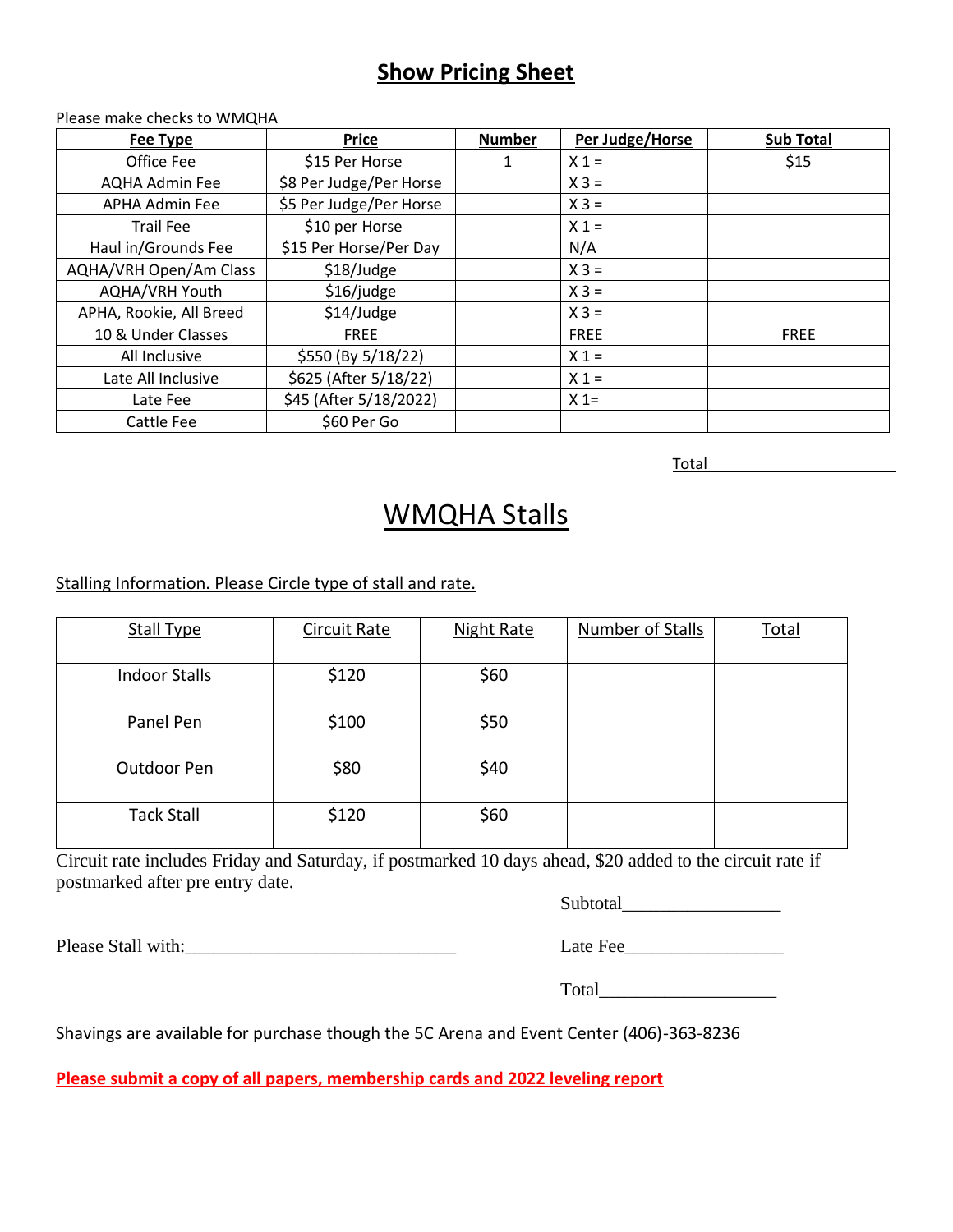### **RV Information**

| RV Type           | Rate Per Night | Number of Nights |
|-------------------|----------------|------------------|
| <b>RV Hookups</b> | \$45           |                  |
| Dry Camping       | \$20           |                  |

|                                 | Total and the contract of the contract of the contract of the contract of the contract of the contract of the contract of the contract of the contract of the contract of the contract of the contract of the contract of the |
|---------------------------------|-------------------------------------------------------------------------------------------------------------------------------------------------------------------------------------------------------------------------------|
| License Plate of Vehicle        |                                                                                                                                                                                                                               |
| Description of Vehicle          |                                                                                                                                                                                                                               |
| License Plate of Trailer/Camper |                                                                                                                                                                                                                               |
| Description of Trailer/Tent     |                                                                                                                                                                                                                               |

Please Email or Send to: Mikalah Marbach 2708 9th Ave. Clarkston, WA 99403 [MikalahShowServies@gmail.com](mailto:MikalahShowServies@gmail.com) Questions? (208) 791-7316